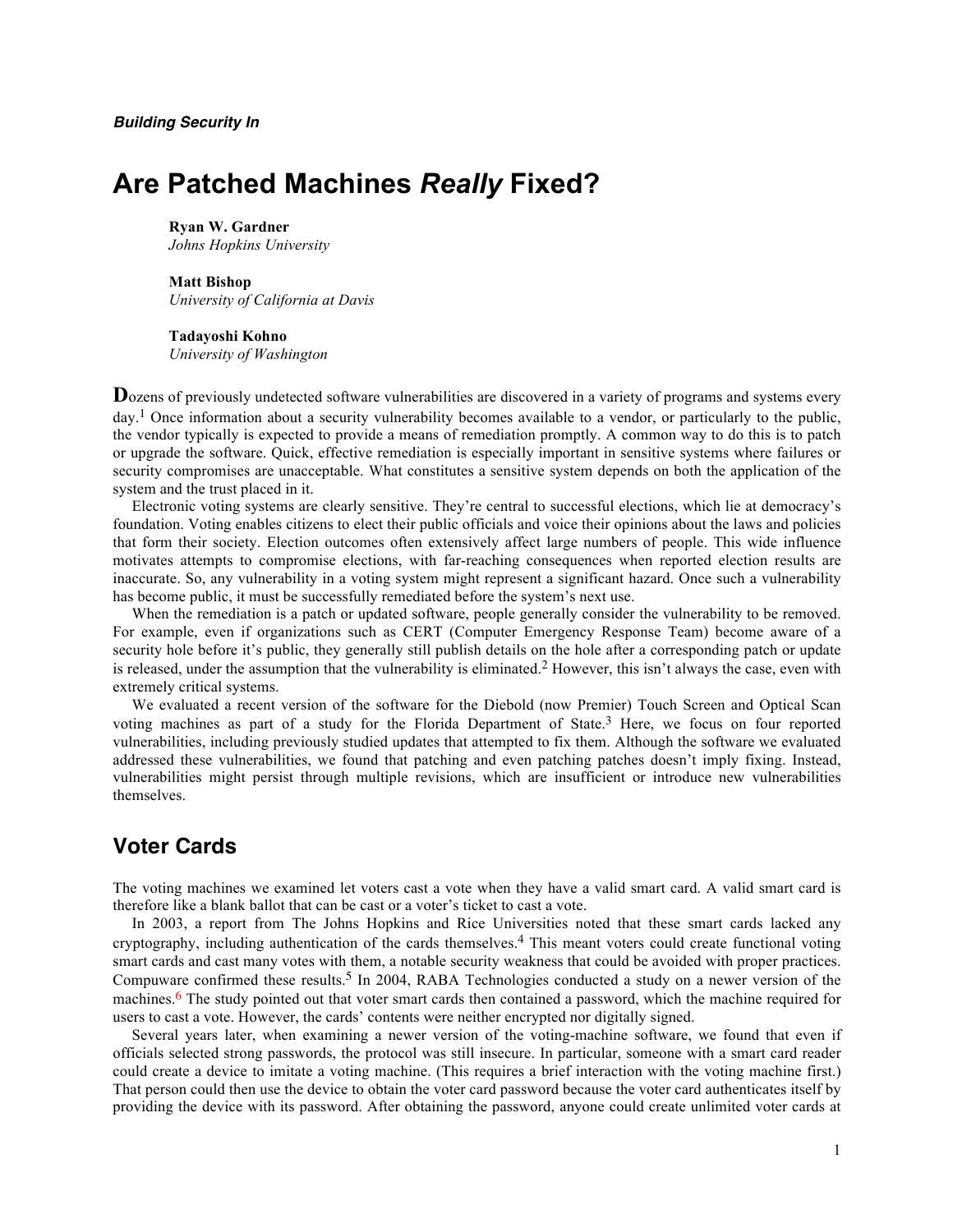home. A more appropriate way to conduct voter card authentication is to have the voter card use a challengeresponse protocol to prove it knows the password without revealing the password itself. Many smart cards can do this.

# **Transferred Data Integrity**

Election security can also be compromised by forging or altering vote data in transit. Following an election, vote data on a Premier voting machine must be uploaded to a back-end server for processing and tallying. Preliminary tallies might be transmitted from the polling station to the server through an untrusted medium such as a dial-up connection.

The Johns Hopkins and Rice report noted that data transmitted in this manner had no cryptographic protection. In other words, the vote tallies were sent to the server in cleartext form, and anyone with the ability to tap and interfere with the connection could modify the data while it was in transit. Alternatively, someone could simply create a device to imitate a legitimate voting machine and use it to upload arbitrary votes to the server.

Within a year or two of the report, the vendor updated its software, including what seemed to be an attempt to eliminate this vulnerability. RABA's 2004 study reported that the systems then used a standard SSL (Secure Sockets Layer) connection for this sensitive communication with the server. In other words, the data sent was encrypted and authenticated. However, something important was missing. The SSL certificates were neither signed nor authenticated by the terminals; in other words, the hosts themselves weren't authenticated. So, although it seemed an adversary couldn't eavesdrop on or corrupt an established connection, the adversary could still create machines that effectively pretend to be either the back-end server or a voting machine. As a result, man-in-the-middle attacks remained possible, along with the seemingly simpler attack where the adversary creates a device that imitates a legitimate voting machine and then uploads arbitrary data.

By July 2007, the vendor appeared to attempt to fix its fix with a new update.<sup>3</sup> In Touch Screen version 4.6.5, it added SSL certificates with a verification option. Although this was a significant improvement, problems remained. We found that the SSL pseudorandom-number generator was seeded with poor entropy, based on tightly bounded clock measurements. This fault allows someone with rough knowledge of the time that the machine was powered on to potentially determine a connection's encryption and authentication keys much faster than he or she would otherwise. Furthermore, we found that the back-end server would verify that it was communicating with a voting machine but did not verify which voting machine. The voting machines similarly verified that they were speaking to a server. So, an adversary who could obtain a certificate from *any* voting machine could again use that certificate to create a false voting machine imitating any of the others and upload illegitimate votes to the server. Moreover, if an adversary could acquire a certificate for any of the servers, he or she could launch a complete man-in-the-middle attack. Because the machines are often left unsupervised in polling places the night before an election, obtaining such a certificate might be feasible. Hence, even through a series of updates, the integrity of data in transit remains vulnerable.

# **Software Integrity**

Possibly the most severe vulnerability in the voting machines concerns their software's integrity.

The Touch Screen voting machine we reviewed uses an externally accessible (but locked) PCMCIA (Personal Computer Memory Card International Association) card for storing cast votes and configurations, among other things. (All the tens of thousands of machines use the same key. 6 Alex Halderman claims that the exact key was pictured on the vendor's Web site such that you could make a duplicate solely from the picture.<sup>7</sup>) In 2006, Harri Hursti pointed out that if certain files were on the card when a machine was booted, the machine would use those files to install new software on itself without authentication.<sup>8</sup> (RABA also noted this in 2004.<sup>6</sup>) Shortly thereafter, Ariel Feldman and his colleagues demonstrated the power this functionality gave an attacker.<sup>9</sup> They implemented a voting-machine virus that would steal votes from one candidate and give them to another with minimal risk of detection. Once the virus was installed on one machine, it would infect every PCMCIA card inserted into that machine; machines later using the card would install the virus onto themselves. Because the cards can be used for transferring machine configurations and vote data, such spreading of the virus isn't unreasonable. The California Top-to-Bottom Review further detailed the possibility of propagation and emphasized this hazard's severity.10 Finally, the virus could reside inactive on machines for an arbitrary number of years before stealing votes.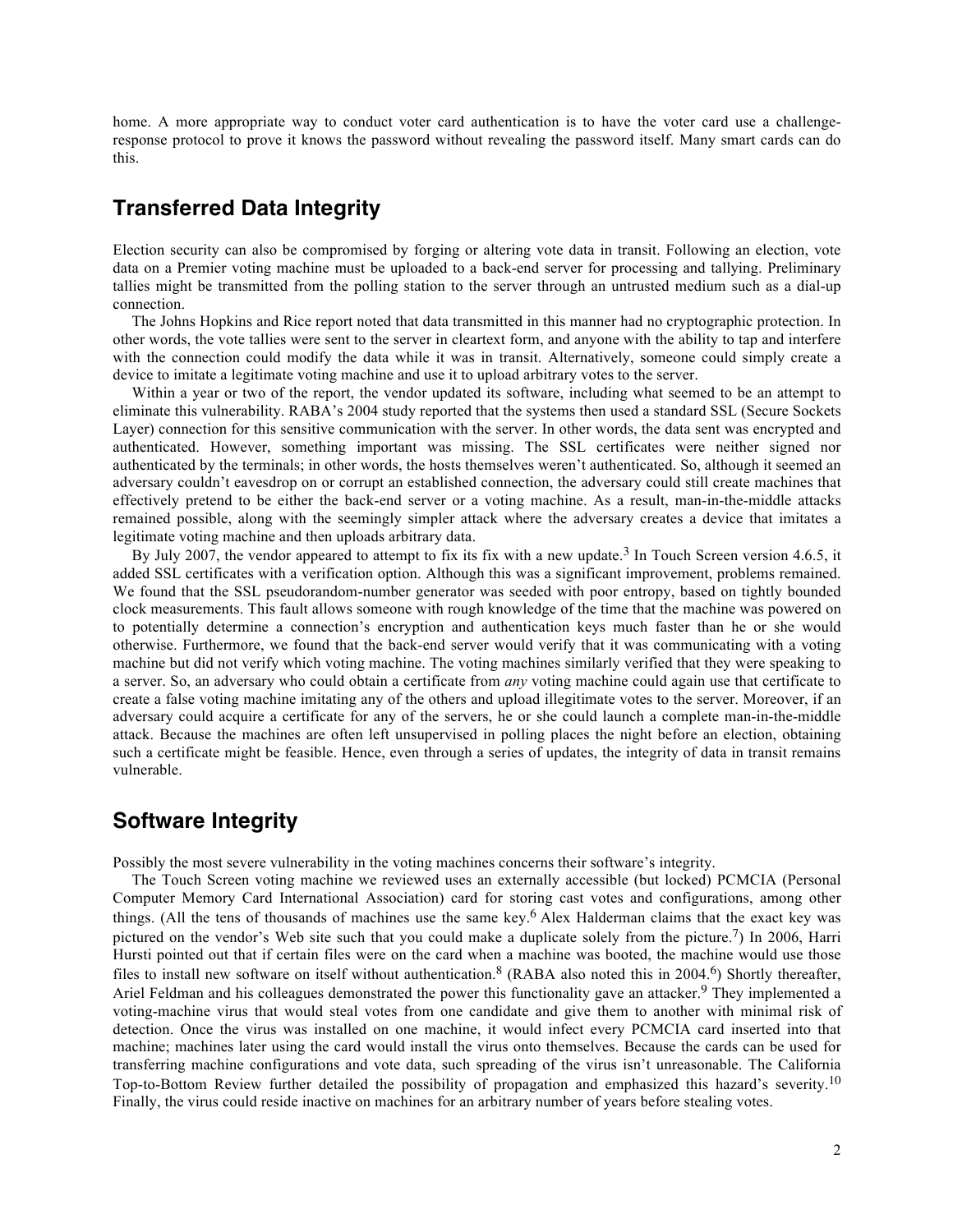To address this critical threat, the vendor provided another update by July 2007.<sup>3</sup> In the updates, we found that the vendor had added signature verification to some of the PCMCIA card data. Specifically, before installing any new software from the card (including a potential virus), the voting machines first verified a digital signature on the software. It seemed this would prevent viruses that infect machines in the same way that the virus demonstrated by Feldman and his colleagues does.

However, we found that during signature verification, the voting machines didn't verify all of a number's zero padding during one of the computations. Here's a simple analogy. Alice tells Bob that she'll let him into her secret club if he can tell her the product of 6 times 7; Bob responds with 786542. Alice examines the last two digits of his answer and says "okay" but never checks that the higher-order digits are 0. Of course, with digital signatures, the computation is far more complicated. However, as a result of this error, we found a way to forge signatures on any data in a fraction of a second by allowing those supposed zero digits to take other values. (A detailed explanation of the flaw and attack appears in an external technical report.<sup>11</sup> We could also successfully demonstrate our attack.) So, a vote-stealing virus like the one demonstrated by Feldman and his colleagues was still possible, despite updates and patches. (A more recent study of the software has reported that this problem is now corrected in machines using the most recent software.<sup>12</sup>)

### **Optical Scan System Vote Counts**

The Optical Scan voting system had similar issues. Hursti demonstrated an attack that showed how someone could undetectably preload votes onto one of these machines by slightly altering data on a removable memory card.<sup>13</sup> His attack was enabled by multiple flaws, including unauthenticated scripts executed by the machine, unauthenticated vote counters stored on the card, and counters that allowed overflow.

The software we evaluated used a digital signature to authenticate the scripts, but the signature suffered from the same weakness as the one for the Touch Screen and could be forged. The newer version didn't allow voter counters to overflow, which prevented an adversary from setting a vote count to an initially negative value However, an adversary could still load positive votes onto the removable memory card, although election officials might be able to detect the excessive number of total votes. Finally, because the data on the memory card still wasn't effectively authenticated, an adversary could transfer all the votes for any candidate to any other candidate by making a simple modification of the card's data.

**O**ne cannot assume that patches or updates will fix the vulnerabilities they're intended to address, nor should you assume that they improve the security of a system to which they're applied. In the voting systems we examined, several updates missed critical aspects of a security vulnerability or introduced regression flaws that created new holes or reproduced old ones. These examples show that one should not blindly trust changes that claim to fix flaws in systems; one must evaluate and analyze the system as a whole.

**=**Fortunately, the general security problems we describe are well studied with known solutions. However, if governments are to use electronic voting machines, they must treat strong security as an essential functionality. Moreover, these issues apply to all technologies, not just electronic voting machines.

### **References**

- 1. *CERT Statistics*, Computer Emergency Response Team, Software Eng. Inst., Carnegie Mellon Univ., 2009; www.cert.org/stats.
- 2. A. Arora et al., "An Empirical Analysis of Software Vendors Patch Release Behavior: Impact of Vulnerability Disclosure," *Information Systems Research*, 12 June 2009.
- 3. R. Gardner et al., *Software Review and Security Analysis of the Diebold Voting Machine Software*, tech. report, Florida Dept. of State, July 2007; http://election.dos.state.fl.us/voting-systems/pdf/SAITreport.pdf.
- 4. T. Kohno et al., "Analysis of an Electronic Voting System," *Proc. 2004 IEEE Symp. Security and Privacy*, IEEE Press, 2004, pp. 27–40.
- 5. Compuware Corp., *Direct Recording Electronic (DRE) Technical Security Assessment Report*, tech. report, Ohio Secretary of State, Nov. 2003.